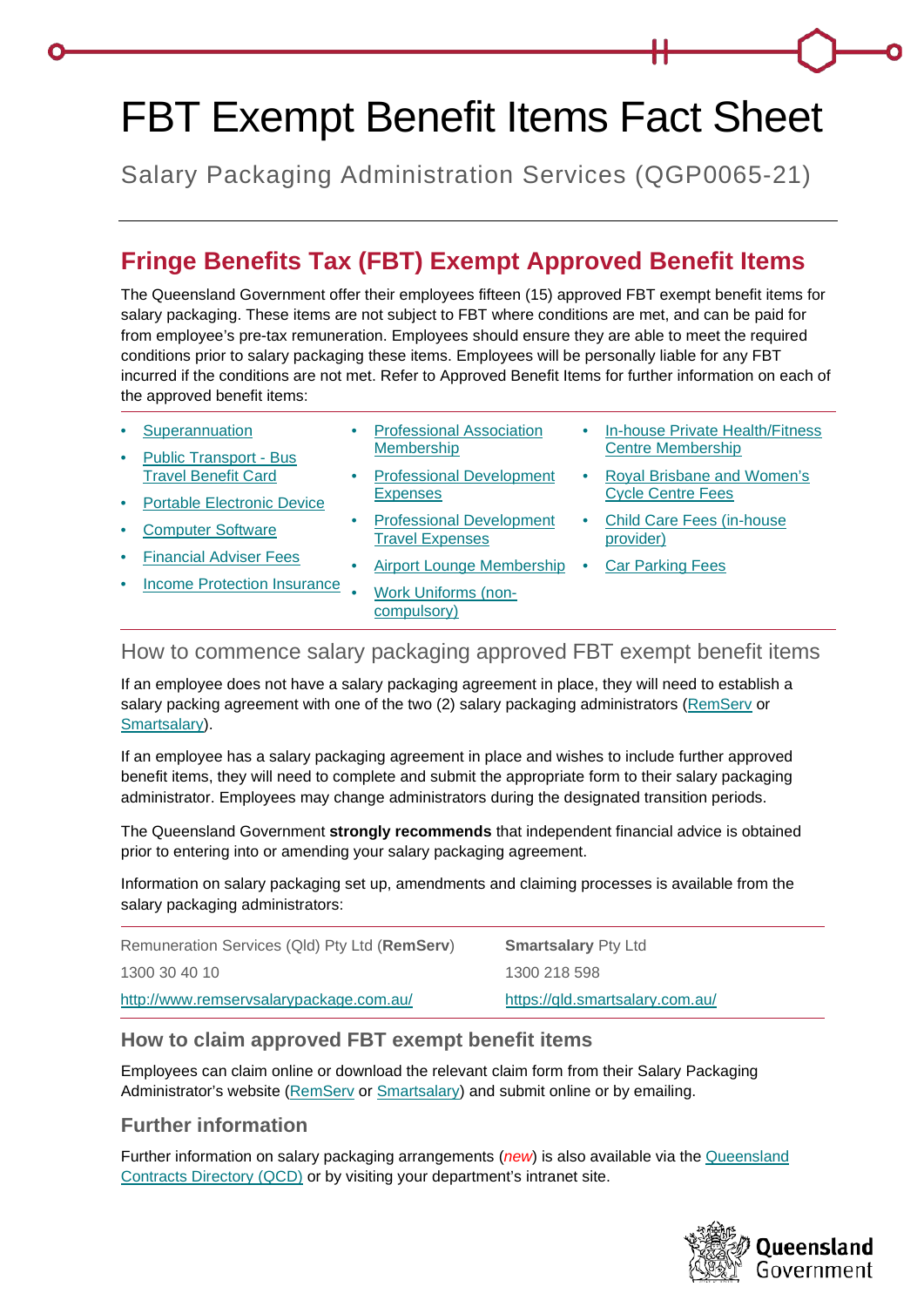<span id="page-1-2"></span><span id="page-1-1"></span><span id="page-1-0"></span>

| <b>Approved</b><br><b>Benefit Item</b>                              | <b>About the Benefit Item</b>                                                                                                                                                                                                                                                                                                                                                                                                                                                                                                                                                                                                                                                                     | <b>Claiming Options</b>                                                                                                                                                                                                                                                                                      | <b>Substantiation Required for Claim</b>                                                                                                                                                                                                                                                                                                                                                                                                                                                                                                    |
|---------------------------------------------------------------------|---------------------------------------------------------------------------------------------------------------------------------------------------------------------------------------------------------------------------------------------------------------------------------------------------------------------------------------------------------------------------------------------------------------------------------------------------------------------------------------------------------------------------------------------------------------------------------------------------------------------------------------------------------------------------------------------------|--------------------------------------------------------------------------------------------------------------------------------------------------------------------------------------------------------------------------------------------------------------------------------------------------------------|---------------------------------------------------------------------------------------------------------------------------------------------------------------------------------------------------------------------------------------------------------------------------------------------------------------------------------------------------------------------------------------------------------------------------------------------------------------------------------------------------------------------------------------------|
| Superannuation                                                      | Employees can salary package both compulsory (standard) and<br>voluntary superannuation contributions.<br>The salary packaging of compulsory (standard) and voluntary<br>superannuation contributions can be made only to appropriately<br>accredited superannuation fund.                                                                                                                                                                                                                                                                                                                                                                                                                        | The Salary Packaging<br>Administrator will arrange for the<br>pre-tax payroll deduction of your<br>compulsory and voluntary<br>superannuation contributions.<br>All funds are sent directly to the<br>Super fund by the employee's<br>payroll office.                                                        | Employees must complete and submit to the<br>Salary Packaging Administrator a Super Salary<br>Packaging Form.<br>Note: There are two (2) Super Salary Packaging<br>Forms. One (1) for Qld Police Service<br>Employees and one (1) for all other Queensland<br>Government Employees.                                                                                                                                                                                                                                                         |
| <b>Public Transport</b><br><b>Bus Travel</b><br><b>Benefit Card</b> | Employees can salary package the cost of bus journeys between<br>their place of work and place of residence on work days. Travel<br>using the TransLink Go Bus Travel Benefit Card for other<br>purposes would be subject to FBT.<br>For the journeys to be FBT exempt the card must be used by the<br>employee to travel by bus only.<br>Travel on other modes of transport such as rail or ferries do not<br>meet the requirements of the FBT legislation to be exempt, and<br>would therefore be subject to FBT.                                                                                                                                                                               | Employees use the TransLink<br>go Bus Travel Benefit Card in<br>the same manner as a normal<br>go Card.<br>The card is loaded with pre-tax<br>money salary packaged through<br>the employee's Salary<br>Packaging Administrator.<br>Reimbursement of bus fares is<br>not available as an FBT exempt<br>item. | There are no substantiation requirements for<br>employees to access this benefit.                                                                                                                                                                                                                                                                                                                                                                                                                                                           |
| <b>Portable</b><br><b>Electronic</b><br><b>Device (PED)</b>         | Employees can salary package the purchase or rental cost of<br>PEDs if greater than 50% of use is for employment related<br>purposes and where the employer does not also provide a PED<br>with substantially identical functions within the same FBT year.<br>The usage must be primarily in connection with the employee's<br>current actual employment duties. The use of PEDs for<br>professional development/self-education is not considered<br>employment related for these purposes.<br>Claiming for one PED during the course of the FBT year will<br>prevent an FBT exempt claim for another PED with substantially<br>identical functions within the same FBT year. The only exception | Direct payment by the Salary<br>Packaging Administrator to the<br>PED provider (one off or<br>regular).                                                                                                                                                                                                      | Employee provides copy of valid tax invoice* to<br>the Salary Packaging Administrator.<br>Note: A signed PED employee/supervisor<br>declaration must be submitted with the claim.<br>* The tax invoice for the PED must be in the<br>employee's name.<br>For QPS employees claiming for a Body Worn<br>Camera, the approval form QP 0984 must be<br>provided. Where a QPS employee is claiming for<br>Night Vision and Range Finding Binoculars, a<br>copy of the PED Declaration form must be<br>provided. On this basis, the PED employer |

## Approved Exempt Benefit Items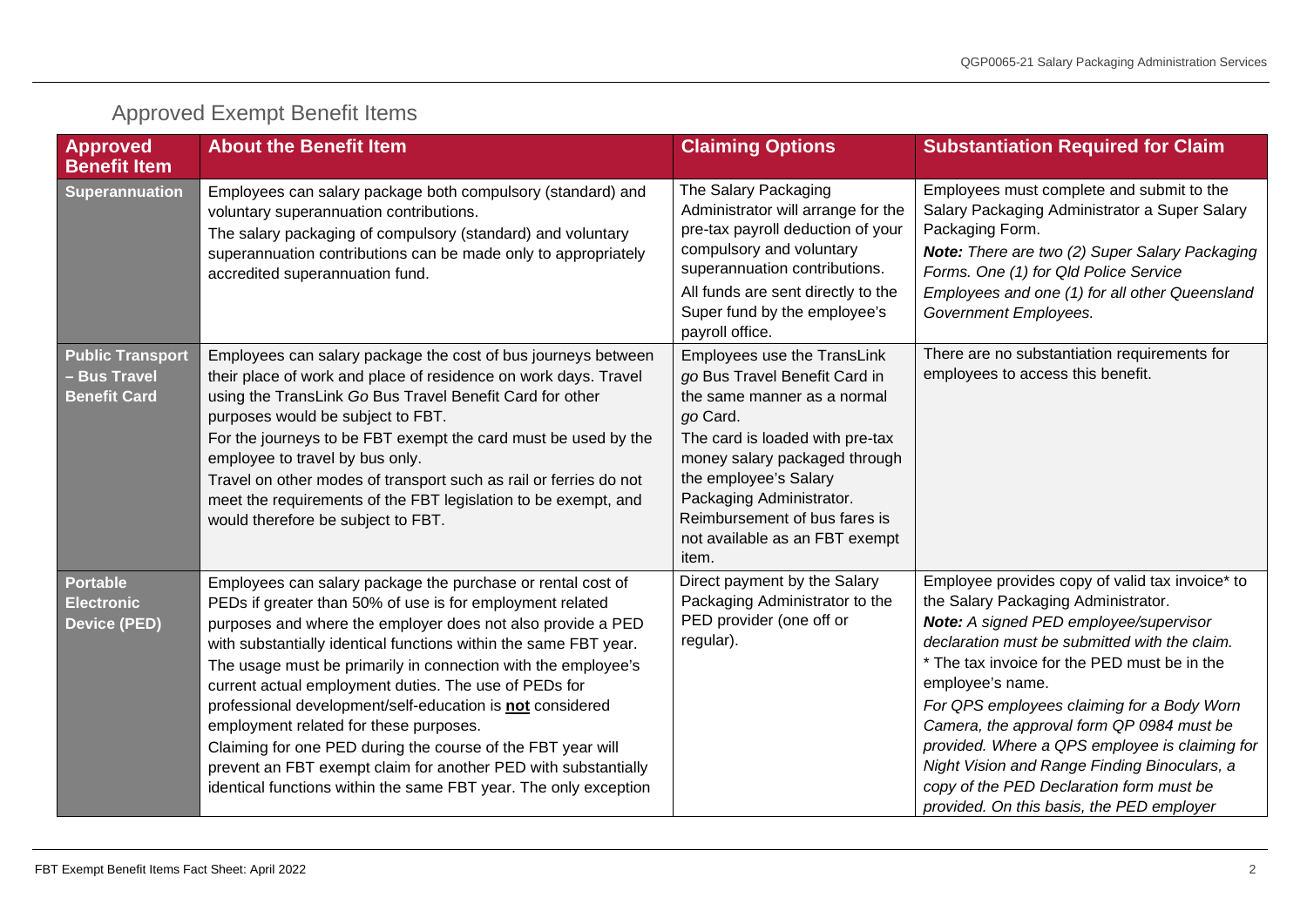<span id="page-2-1"></span><span id="page-2-0"></span>

| <b>Approved</b><br><b>Benefit Item</b>  | <b>About the Benefit Item</b>                                                                                                                                                                                                                                                                                                                                                                                                                                                                                                                                                                                                                                                                                                                                                                                                                                                                                                                  | <b>Claiming Options</b>                                                                                                                                                           | <b>Substantiation Required for Claim</b>                                                                                                                                                                                                                                                                                                                                                                                                                                                                                                                                                                                                                                                                                                        |
|-----------------------------------------|------------------------------------------------------------------------------------------------------------------------------------------------------------------------------------------------------------------------------------------------------------------------------------------------------------------------------------------------------------------------------------------------------------------------------------------------------------------------------------------------------------------------------------------------------------------------------------------------------------------------------------------------------------------------------------------------------------------------------------------------------------------------------------------------------------------------------------------------------------------------------------------------------------------------------------------------|-----------------------------------------------------------------------------------------------------------------------------------------------------------------------------------|-------------------------------------------------------------------------------------------------------------------------------------------------------------------------------------------------------------------------------------------------------------------------------------------------------------------------------------------------------------------------------------------------------------------------------------------------------------------------------------------------------------------------------------------------------------------------------------------------------------------------------------------------------------------------------------------------------------------------------------------------|
|                                         | will be where the PED needs to be replaced due to loss,<br>destruction, or developments in technology.<br>The list of approved PEDs is limited to mobile phones, laptop<br>computers, personal digital assistants, tablet PCs or electronic<br>diaries (no other items can be packaged under this benefit item).<br>For Queensland Police Service (QPS) only, Body Worn Cameras,<br>Night Vision and Range Finding Binoculars are also included as<br>covered by ATO Ruling No. 1051369042294. Written approval<br>must be obtained to use privately-owned Body Worn Cameras<br>whilst on duty (Form QP 0984).<br>Only software, freight to remote locations and accessories<br>bundled with the PED can be salary packaged. Any items listed<br>and charged separately from the main device on the tax invoice<br>cannot be salary packaged as FBT exempt.<br>A personal loan for purchasing a PED is not available as an FBT<br>exempt item. |                                                                                                                                                                                   | Declaration will not be required for Body Worn<br>Cameras but will be required for Night Vision<br>and Range Finding Binoculars.                                                                                                                                                                                                                                                                                                                                                                                                                                                                                                                                                                                                                |
|                                         |                                                                                                                                                                                                                                                                                                                                                                                                                                                                                                                                                                                                                                                                                                                                                                                                                                                                                                                                                | Employees can salary package<br>computer software when<br>combined with a Portable<br>Electronic Device (PED) that is<br>being salary packaged primarily<br>for work related use. | Employee provides a valid tax invoice* and proof<br>of payment (e.g. receipt, bank/credit card<br>statement) to the Salary Packaging<br>Administrator.<br>Note: A signed PED employee/supervisor<br>declaration must be submitted with the claim.<br>* The tax invoice for the PED must be in the<br>employee's name.<br>For QPS employees claiming for a Body Worn<br>Camera, the approval form QP 0984 must be<br>provided. Where a QPS employee is claiming for<br>Night Vision and Range Finding Binoculars, a<br>copy of the PED Declaration form must be<br>provided. On this basis, the PED employer<br>Declaration will not be required for Body Worn<br>Cameras but will be required for Night Vision<br>and Range Finding Binoculars. |
| <b>Computer</b><br><b>Software</b>      | Employees can salary package computer software when<br>combined with a Portable Electronic Device (PED) that is being<br>salary packaged primarily for work related use.                                                                                                                                                                                                                                                                                                                                                                                                                                                                                                                                                                                                                                                                                                                                                                       | Direct payment by the Salary<br>Packaging Administrator to the<br>computer software provider (one<br>off or regular).                                                             | Employee provides copy of valid tax invoice to<br>the Salary Packaging Administrator.                                                                                                                                                                                                                                                                                                                                                                                                                                                                                                                                                                                                                                                           |
|                                         |                                                                                                                                                                                                                                                                                                                                                                                                                                                                                                                                                                                                                                                                                                                                                                                                                                                                                                                                                | Reimbursement to the employee<br>(one off or regular).                                                                                                                            | Employee provides a valid tax invoice and proof<br>of payment (e.g. receipt, bank/credit card<br>statement) to the Salary Packaging<br>Administrator.                                                                                                                                                                                                                                                                                                                                                                                                                                                                                                                                                                                           |
| <b>Financial</b><br><b>Adviser Fees</b> | Employees can salary package financial adviser fees. Only some<br>financial adviser fees are considered as an FBT 'exempt' benefit<br>item, while others are considered to be                                                                                                                                                                                                                                                                                                                                                                                                                                                                                                                                                                                                                                                                                                                                                                  | Direct payment by the Salary<br>Packaging Administrator to the<br>financial adviser (one off or<br>regular).                                                                      | Employee provides copy of valid tax invoice* to<br>the Salary Packaging Administrator.<br>Note: A signed financial adviser fees declaration<br>must be submitted with the claim.                                                                                                                                                                                                                                                                                                                                                                                                                                                                                                                                                                |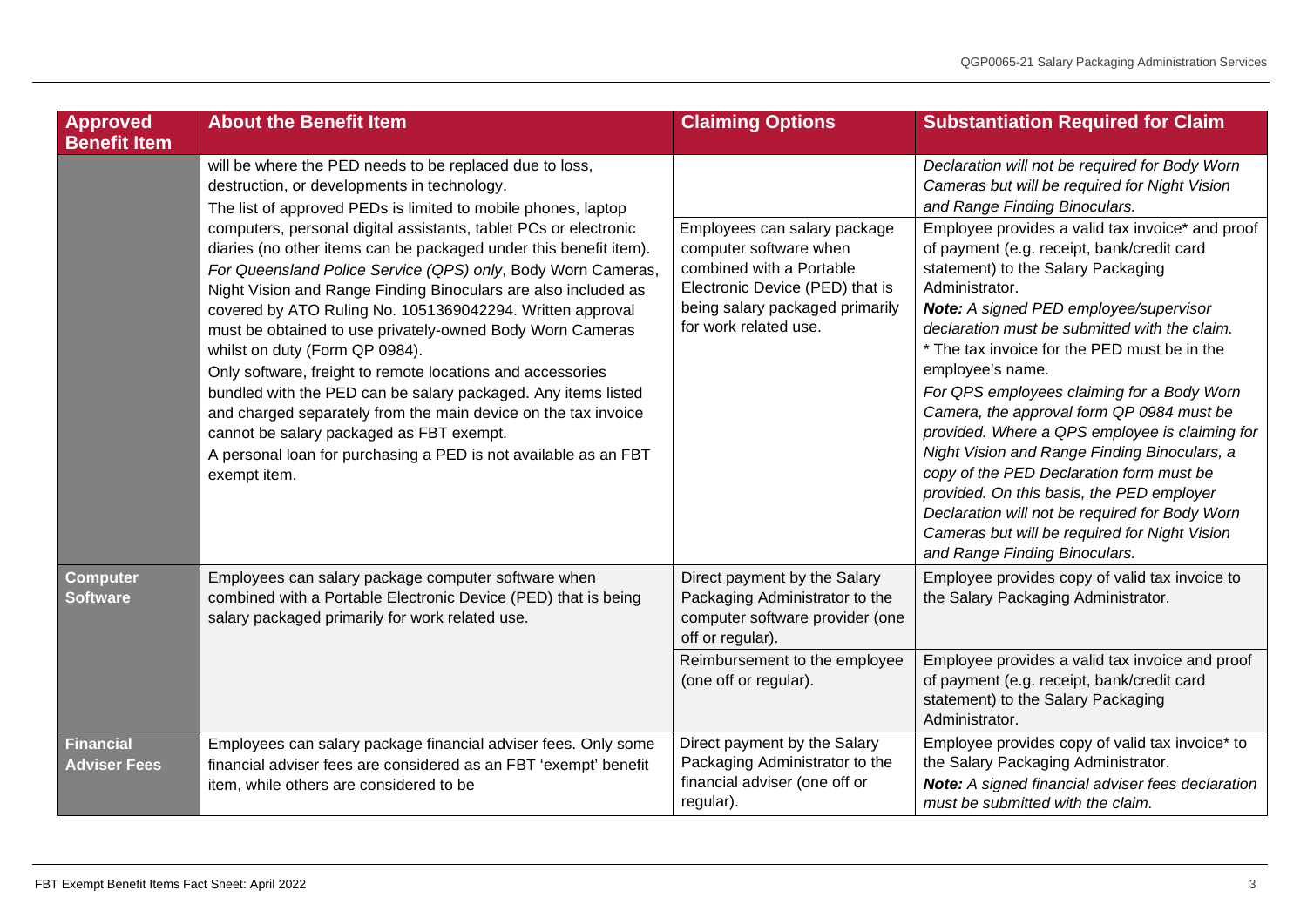| <b>Approved</b><br><b>Benefit Item</b> | <b>About the Benefit Item</b>                                                                                                                                                                                                                                                                                                                                                                                                                                                                                                                                                                                                                                                                                                                                                                                                                                                                                                                                                                                                                                                                                                                                                                                                                                                                                                                                                                                                                                                                                                                                                                                                                                                                                                                              | <b>Claiming Options</b>                       | <b>Substantiation Required for Claim</b>                                                                                                                                                                                                                                                                                                                                                                                                                                                                                                                                                                                                                                                                                                                                                 |
|----------------------------------------|------------------------------------------------------------------------------------------------------------------------------------------------------------------------------------------------------------------------------------------------------------------------------------------------------------------------------------------------------------------------------------------------------------------------------------------------------------------------------------------------------------------------------------------------------------------------------------------------------------------------------------------------------------------------------------------------------------------------------------------------------------------------------------------------------------------------------------------------------------------------------------------------------------------------------------------------------------------------------------------------------------------------------------------------------------------------------------------------------------------------------------------------------------------------------------------------------------------------------------------------------------------------------------------------------------------------------------------------------------------------------------------------------------------------------------------------------------------------------------------------------------------------------------------------------------------------------------------------------------------------------------------------------------------------------------------------------------------------------------------------------------|-----------------------------------------------|------------------------------------------------------------------------------------------------------------------------------------------------------------------------------------------------------------------------------------------------------------------------------------------------------------------------------------------------------------------------------------------------------------------------------------------------------------------------------------------------------------------------------------------------------------------------------------------------------------------------------------------------------------------------------------------------------------------------------------------------------------------------------------------|
|                                        | under the full FBT benefit item.<br>FBT will not be applicable if the payment could have been claimed<br>as a tax deduction against assessable income had the employee<br>met the cost of the fees rather than claim them under salary<br>packaging.<br>In such cases where a deduction could have been legitimately<br>claimed, the financial adviser fees will be treated as "otherwise<br>deductible" and not subject to FBT.<br>The ATO will generally disallow a tax deduction for the initial<br>advice to establish and /or select investments and as such fees<br>incurred for the first visit to the financial adviser cannot be salary<br>packaged as FBT exempt.<br>Where subsequent meetings are held with the financial adviser to<br>review or change existing investment strategies or direction, the<br>relevant costs would generally be allowable as a tax deduction.<br>Financial adviser fees incurred from subsequent consultations to<br>review investment decisions can be packaged as FBT exempt.<br>Where the invoice from the financial adviser is issued in joint<br>names, only the portion of those costs identified as relating to the<br>employee's investments will be eligible for salary packaging as<br>FBT exempt.<br>Examples of where fees paid are not otherwise deductible and will<br>be fully subject to FBT include advice in respect of:<br>Superannuation planning<br>$\bullet$<br>Investing Eligible Termination Payments and Redundancies<br>$\bullet$<br>Establishment of, or amendments to, novated leases and<br>$\bullet$<br>salary packaging arrangements generally<br>Estate, retirement, or trust fund planning<br>$\bullet$<br>Any expenses paid in respect of a person other than the<br>employee. | Reimbursement to you (one off<br>or regular). | Employee provides a valid tax invoice* and proof<br>of payment (e.g. receipt, bank/credit card<br>statement) to the Salary Packaging<br>Administrator.<br>* Tax invoices must be sufficiently detailed to<br>identify which components are not subject to<br>FBT. Sufficient details that would satisfy ATO<br>scrutiny are necessary regarding the subject of<br>the financial advice in order to substantiate<br>treating the payment as FBT exempt.<br>Descriptions such as "ongoing financial advice"<br>are not sufficient to treat the payment as FBT<br>exempt, as the subject of the advice will help<br>determine the FBT treatment.<br>Note: A signed financial adviser fees declaration<br>must be submitted with the claim.<br>Online account statements are not acceptable. |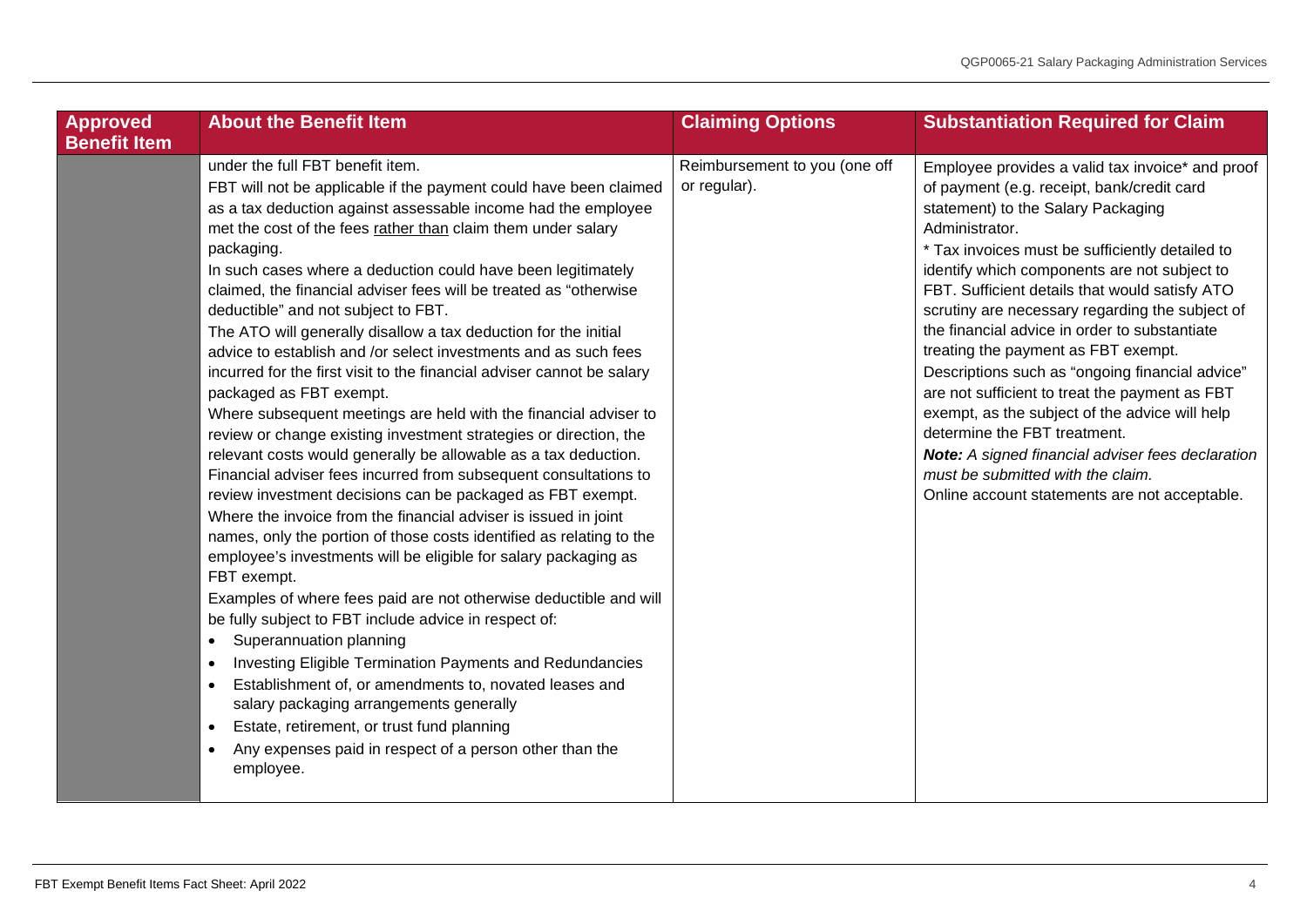<span id="page-4-2"></span><span id="page-4-1"></span><span id="page-4-0"></span>

| Approved<br><b>Benefit Item</b>                                                                                                                                                                                                                                                                                                                                                                                                                                                                                | <b>About the Benefit Item</b>                                                                                                                                                                                                                                                                                                                                                                                                                                                                                                                                                                                                                                                                                                   | <b>Claiming Options</b>                                                                                                                                                                                                         | <b>Substantiation Required for Claim</b>                                                                                                                                                                                                                               |
|----------------------------------------------------------------------------------------------------------------------------------------------------------------------------------------------------------------------------------------------------------------------------------------------------------------------------------------------------------------------------------------------------------------------------------------------------------------------------------------------------------------|---------------------------------------------------------------------------------------------------------------------------------------------------------------------------------------------------------------------------------------------------------------------------------------------------------------------------------------------------------------------------------------------------------------------------------------------------------------------------------------------------------------------------------------------------------------------------------------------------------------------------------------------------------------------------------------------------------------------------------|---------------------------------------------------------------------------------------------------------------------------------------------------------------------------------------------------------------------------------|------------------------------------------------------------------------------------------------------------------------------------------------------------------------------------------------------------------------------------------------------------------------|
| <b>Income</b><br><b>Protection</b><br>Insurance                                                                                                                                                                                                                                                                                                                                                                                                                                                                | Employees can salary package payments for income protection<br>insurance premiums. The person insured must be the employee<br>and the policy must be in the employee's name.<br>The insurance premium notice must be issued by a body<br>corporate in relation to which the Australian Prudential Regulatory<br>Authority (APRA) has granted an authority under section 12 of the<br>Insurance Act 1973 (Cth) to carry on insurance business in<br>Australia and is in force.                                                                                                                                                                                                                                                   | Direct payment by the Salary<br>Packaging Administrator to the<br>insurance provider (one off or<br>regular).                                                                                                                   | Employee provides copy of valid tax invoice to<br>the Salary Packaging Administrator.                                                                                                                                                                                  |
|                                                                                                                                                                                                                                                                                                                                                                                                                                                                                                                |                                                                                                                                                                                                                                                                                                                                                                                                                                                                                                                                                                                                                                                                                                                                 | Reimbursement to the employee<br>(one off or regular).                                                                                                                                                                          | Employee provides a valid tax invoice and proof<br>of payment (e.g. receipt, bank/credit card<br>statement) to the Salary Packaging<br>Administrator.                                                                                                                  |
| Employees can salary package their professional association<br><b>Professional</b><br><b>Association</b><br>membership fees as FBT exempt provided they are earning<br>assessable income from the relevant trade, business or<br><b>Membership</b><br>profession and where the principal activities of the association are<br>negotiating and administering employment agreements (e.g.<br>unions, Australian Medical Association) and/or providing<br>professional development services (e.g. CPA Australia). | Direct payment by the Salary<br>Packaging Administrator to the<br>professional association<br>membership provider (one off or<br>regular).                                                                                                                                                                                                                                                                                                                                                                                                                                                                                                                                                                                      | Employee provides copy of valid tax invoice to<br>the Salary Packaging Administrator.<br><b>Note:</b> A signed Professional Association<br>Memberships Expense Payment Benefit<br>declaration must be submitted with the claim. |                                                                                                                                                                                                                                                                        |
|                                                                                                                                                                                                                                                                                                                                                                                                                                                                                                                |                                                                                                                                                                                                                                                                                                                                                                                                                                                                                                                                                                                                                                                                                                                                 | Reimbursement to the employee<br>(one off or regular).                                                                                                                                                                          | Employee provides a valid tax invoice and proof<br>of payment (e.g. receipt, bank/credit card<br>statement) to the Salary Packaging<br>Administrator.                                                                                                                  |
|                                                                                                                                                                                                                                                                                                                                                                                                                                                                                                                |                                                                                                                                                                                                                                                                                                                                                                                                                                                                                                                                                                                                                                                                                                                                 |                                                                                                                                                                                                                                 | <b>Note:</b> A signed Professional Association<br>Memberships Expense Payment Benefit<br>declaration must be submitted with the claim.                                                                                                                                 |
| <b>Professional</b><br><b>Development</b><br><b>Expenses</b>                                                                                                                                                                                                                                                                                                                                                                                                                                                   | Employees can salary package their professional development<br>expenses, i.e. registration fees for courses (including non-<br>Commonwealth supported university course fees but excluding<br>associated student amenity fees), seminars, and conferences that<br>are connected with an employee's current employment activities,<br>and required to maintain or improve relevant skills or knowledge.<br>Note: No other types of expenses or costs can be salary<br>packaged under this benefit item. Relevant professional<br>development expenses may be packaged where they are incurred<br>by and in relation to a current employee. No costs associated with<br>any other person may be packaged under this benefit item. | Direct payment by the Salary<br>Packaging Administrator to the<br>professional development<br>provider (one off or regular).                                                                                                    | Employee provides copy of valid tax invoice to<br>the Salary Packaging Administrator.<br><b>Note:</b> A signed Expense Payment Benefit<br>declaration and a Professional Development<br>expense employee's supervisor declaration<br>must be submitted with the claim. |
|                                                                                                                                                                                                                                                                                                                                                                                                                                                                                                                |                                                                                                                                                                                                                                                                                                                                                                                                                                                                                                                                                                                                                                                                                                                                 | Reimbursement to the employee<br>(one off or regular).                                                                                                                                                                          | Employee provides a valid tax invoice and proof<br>of payment (e.g. receipt, bank/credit card<br>statement) to the Salary Packaging<br>Administrator.<br>Note: A signed Expense Payment Benefit<br>declaration and a Professional Development                          |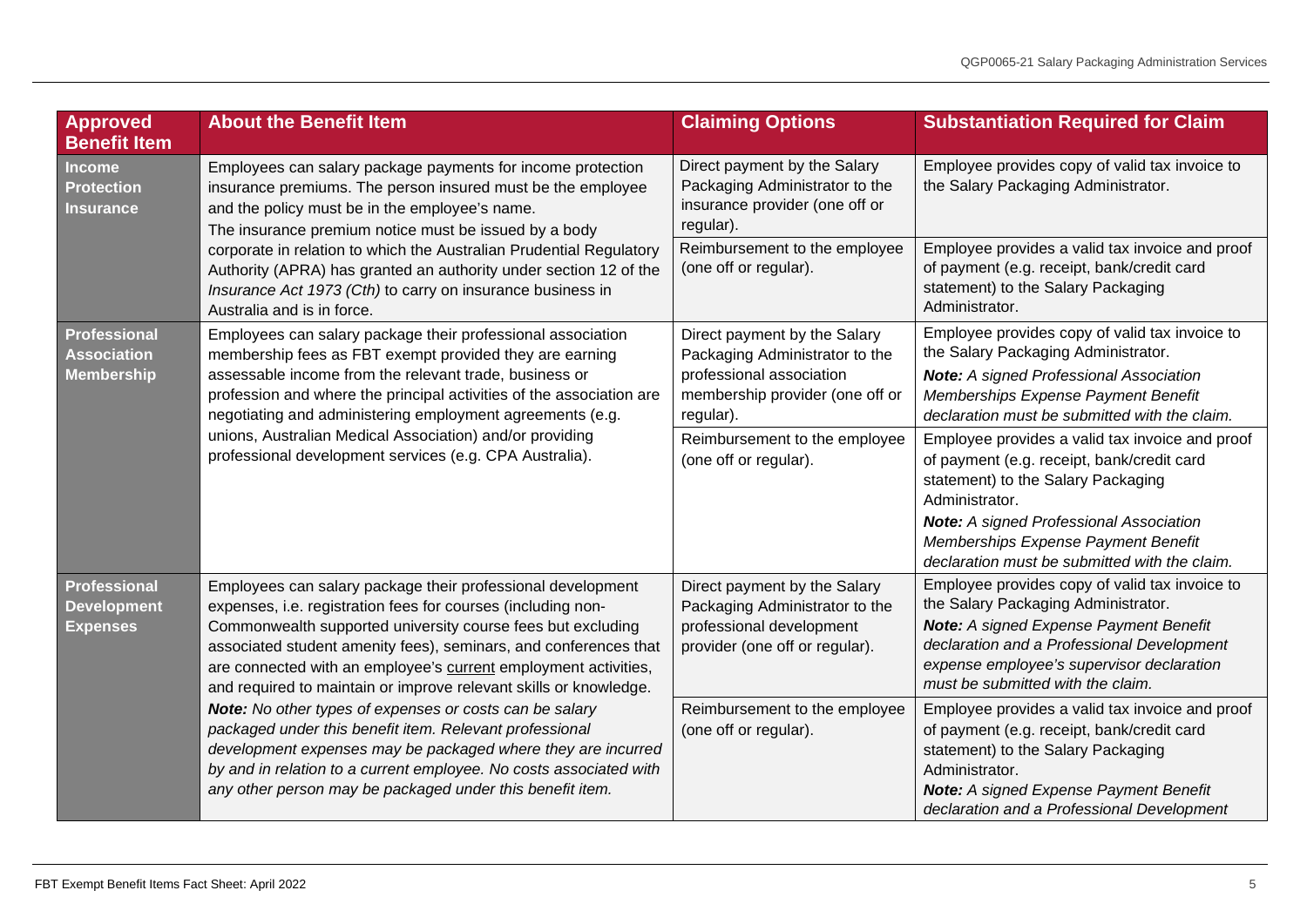<span id="page-5-0"></span>

| Approved<br><b>Benefit Item</b>                                     | <b>About the Benefit Item</b>                                                                                                                                                                                                                                                                                                                                                                                                                                                                                                                                                                         | <b>Claiming Options</b>                                                                                           | <b>Substantiation Required for Claim</b>                                                                                                                                                                                                                                                                                                                                                                                                                                                                                                                                                                                                                                                                                                                                                                                                                                                                                 |
|---------------------------------------------------------------------|-------------------------------------------------------------------------------------------------------------------------------------------------------------------------------------------------------------------------------------------------------------------------------------------------------------------------------------------------------------------------------------------------------------------------------------------------------------------------------------------------------------------------------------------------------------------------------------------------------|-------------------------------------------------------------------------------------------------------------------|--------------------------------------------------------------------------------------------------------------------------------------------------------------------------------------------------------------------------------------------------------------------------------------------------------------------------------------------------------------------------------------------------------------------------------------------------------------------------------------------------------------------------------------------------------------------------------------------------------------------------------------------------------------------------------------------------------------------------------------------------------------------------------------------------------------------------------------------------------------------------------------------------------------------------|
|                                                                     |                                                                                                                                                                                                                                                                                                                                                                                                                                                                                                                                                                                                       |                                                                                                                   | expense employee's supervisor declaration<br>must be submitted with the claim.                                                                                                                                                                                                                                                                                                                                                                                                                                                                                                                                                                                                                                                                                                                                                                                                                                           |
| <b>Professional</b><br><b>Development</b><br><b>Travel Expenses</b> | Employees can salary package certain professional development<br>travel expenses, for example, fares and accommodation costs,<br>necessarily incurred in attending courses, conferences and<br>seminars that are connected with an employee's current<br>employment activities and required to maintain or improve<br>relevant skills or knowledge.<br>No other types of expenses or costs can be salary packaged<br>under this benefit item. Relevant professional development travel<br>expenses may be packaged where they are incurred by and in                                                  | Direct payment by the Salary<br>Packaging Administrator to the<br>professional development<br>provider (one off). | Employee provides copy of valid tax invoice to<br>the Salary Packaging Administrator.<br><b>Note:</b> A signed Professional Development<br>Travel Expense Payment Benefit declaration<br>and a Professional Development Travel<br>Expenses employee's supervisor declaration<br>must be submitted with the claim.<br>A completed travel diary is required where<br>applicable (see below).                                                                                                                                                                                                                                                                                                                                                                                                                                                                                                                               |
|                                                                     | relation to a current employee.<br>No costs associated with any other person may be packaged<br>under this menu item, including any additional accommodation<br>costs incurred because the employee shares the accommodation<br>with a spouse, family, friends etc.<br>Where a spouse, family or friends share the accommodation, only<br>the costs that would have been paid for single accommodation<br>may be salary packaged under this benefit. However, the<br>additional accommodation costs can be salary packaged under<br>the Private Travel Benefit Item which is a Full FBT benefit item. | Reimbursement to the employee<br>(one off).                                                                       | Employee provides a valid tax invoice and proof<br>of payment (e.g. receipt, bank/credit card<br>statement) to the Salary Packaging<br>Administrator.<br><b>Note:</b> A signed Professional Development<br>Travel Expense Payment Benefit declaration<br>and a signed Professional Development Travel<br>Expenses employee's supervisor declaration<br>must be submitted with the claim.<br>A completed travel diary, as per the mandatory<br>pro forma, is required to substantiate any<br>employment related professional development<br>travel cost component claimed involving<br>overseas travel, or domestic travel where the<br>period of absence is more than five days and the<br>purpose of the travel is not exclusively work<br>related.<br>The travel diary must cover the entire period of<br>the employee's absence away from home and<br>must identify the:<br>• Place where the activity was undertaken |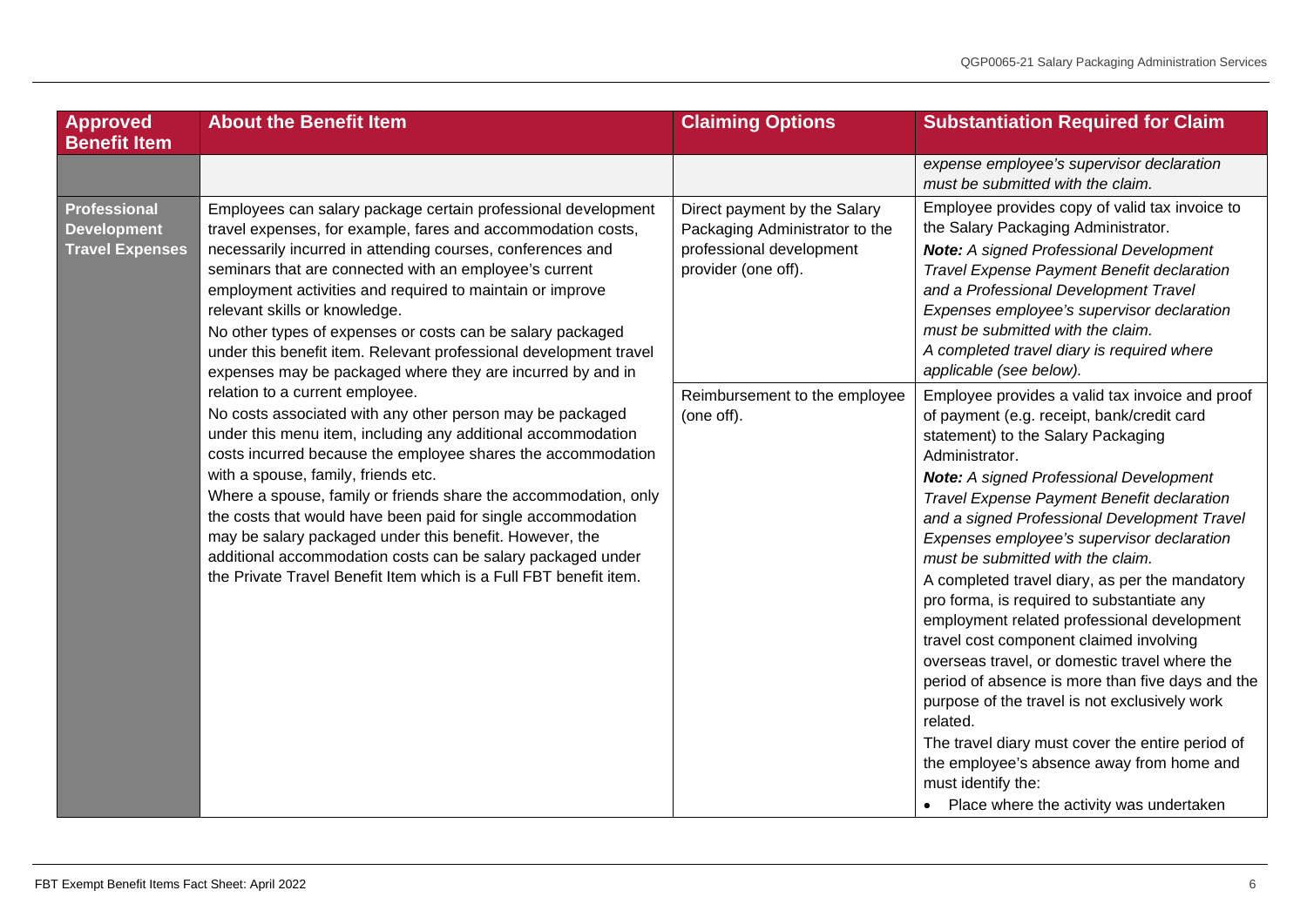<span id="page-6-1"></span><span id="page-6-0"></span>

| <b>Approved</b><br><b>Benefit Item</b>     | <b>About the Benefit Item</b>                                                                                                                                                                                   | <b>Claiming Options</b>                                                                                                                                           | <b>Substantiation Required for Claim</b>                                                                                                                                                                                                                                                                                                                                                                                                                                                                                                                                                                                                                                                                                                      |
|--------------------------------------------|-----------------------------------------------------------------------------------------------------------------------------------------------------------------------------------------------------------------|-------------------------------------------------------------------------------------------------------------------------------------------------------------------|-----------------------------------------------------------------------------------------------------------------------------------------------------------------------------------------------------------------------------------------------------------------------------------------------------------------------------------------------------------------------------------------------------------------------------------------------------------------------------------------------------------------------------------------------------------------------------------------------------------------------------------------------------------------------------------------------------------------------------------------------|
|                                            |                                                                                                                                                                                                                 |                                                                                                                                                                   | Date and approximate time when the activity<br>commenced<br>Duration of the activity<br>$\bullet$<br>Nature of the activity.<br>The travel diary will be used to apportion the<br>cost of fares between business and private<br>components, based on the number of days<br>attributed to each. Only the business component<br>may be claimed as FBT exempt under this<br>benefit item (the remainder could be packaged<br>under private travel which is a full FBT benefit<br>item).<br>Note: Failure to submit a valid travel diary with<br>the claim where required will automatically<br>subject the relevant expenses/reimbursements<br>to full FBT. Travel diaries submitted subsequent<br>to the claim being paid will not be accepted. |
| <b>Airport Lounge</b><br><b>Membership</b> | Employees can salary package this benefit item whether the use<br>of airport lounge membership is personal or work related.                                                                                     | Direct payment by the Salary<br>Packaging Administrator to the<br>airport lounge membership<br>provider (one off).<br>Reimbursement to the employee<br>(one off). | Employee provides copy of valid tax invoice to<br>the Salary Packaging Administrator.<br>Employee provides a valid tax invoice and proof<br>of payment (e.g. receipt, bank/credit card<br>statement) to the Salary Packaging                                                                                                                                                                                                                                                                                                                                                                                                                                                                                                                  |
| <b>Work Uniforms</b>                       | Employees can salary package this benefit item if their employer                                                                                                                                                | Direct payment by the Salary                                                                                                                                      | Administrator.<br>Employee provides copy of valid tax invoice to                                                                                                                                                                                                                                                                                                                                                                                                                                                                                                                                                                                                                                                                              |
| (non-<br>compulsory)                       | has registered the work uniform with the Textile, Clothing and<br>Footwear (TCF) Corporatewear Register of AusIndustry (a                                                                                       | Packaging Administrator to the<br>work uniform provider (one off).                                                                                                | the Salary Packaging Administrator.                                                                                                                                                                                                                                                                                                                                                                                                                                                                                                                                                                                                                                                                                                           |
|                                            | Federal Government Agency), having met the approved<br>occupational clothing guidelines.<br>The work uniform must be worn as an entirety or set, rather than<br>as individual items with conventional clothing. | Reimbursement to employee<br>(one off or regular).                                                                                                                | Employee provides a valid tax invoice and proof<br>of payment (e.g. receipt, bank/credit card<br>statement) to the Salary Packaging<br>Administrator.                                                                                                                                                                                                                                                                                                                                                                                                                                                                                                                                                                                         |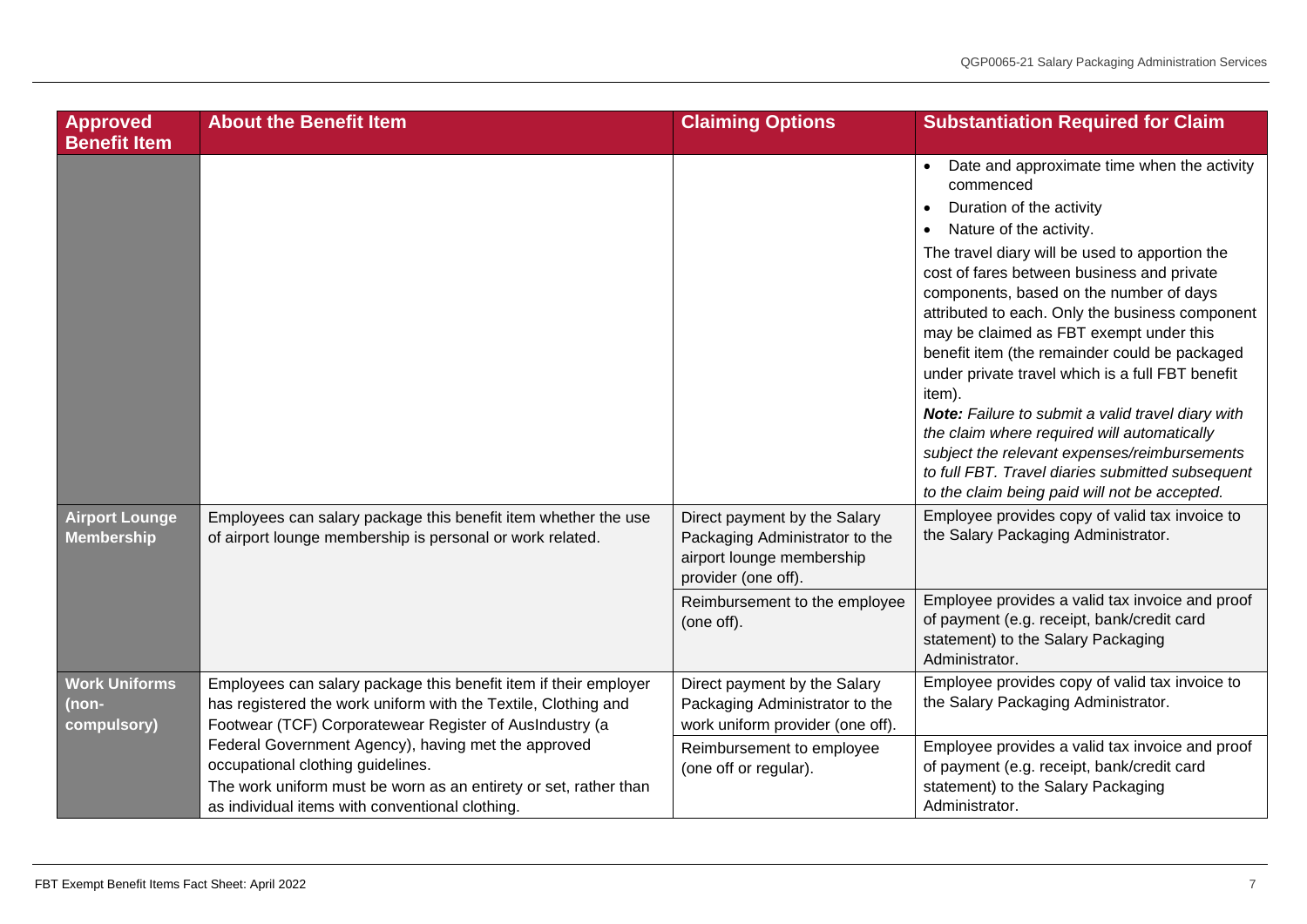<span id="page-7-2"></span><span id="page-7-1"></span><span id="page-7-0"></span>

| <b>Approved</b><br><b>Benefit Item</b>                                                 | <b>About the Benefit Item</b>                                                                                                                                                                                                                                                                                                                                                                                                                                                                                                                                                                                                                                                                                                             | <b>Claiming Options</b>                                                                                                                                                                                       | <b>Substantiation Required for Claim</b>                                                                                                                                                                                   |
|----------------------------------------------------------------------------------------|-------------------------------------------------------------------------------------------------------------------------------------------------------------------------------------------------------------------------------------------------------------------------------------------------------------------------------------------------------------------------------------------------------------------------------------------------------------------------------------------------------------------------------------------------------------------------------------------------------------------------------------------------------------------------------------------------------------------------------------------|---------------------------------------------------------------------------------------------------------------------------------------------------------------------------------------------------------------|----------------------------------------------------------------------------------------------------------------------------------------------------------------------------------------------------------------------------|
|                                                                                        | Wearing of occupational clothing items in conjunction with<br>conventional clothing may lead to the conclusion that the clothing<br>is simply a collection of ordinary conventional clothing and not<br>eligible to be salary packaged as an FBT exempt item.                                                                                                                                                                                                                                                                                                                                                                                                                                                                             |                                                                                                                                                                                                               |                                                                                                                                                                                                                            |
| <b>In-house Private</b><br><b>Health/Fitness</b><br><b>Centre</b><br><b>Membership</b> | Employees can salary package the cost of their gym membership<br>as an FBT exempt benefit item if the gym is located on their<br>employer's business premises.<br>The Prince Charles Hospital gym facility and Sunshine Coast<br>University Hospital gym facility are currently the only facilities<br>which meet the criteria under the legislation.<br>The other condition for FBT exemption is that payments for private<br>health/fitness centre memberships must be paid by the Salary<br>Packaging Administrator directly to the hospital where the gym is<br>situated.<br>Adjustments will be made automatically to employee's salary<br>packaging agreements to meet changes in private health/fitness<br>centre membership fees. | Direct payment by the Salary<br>Packaging Administrator to the<br>private health/fitness centre<br>(reimbursement is not available,<br>as this would be an expense<br>payment benefit and subject to<br>FBT). | Private health/fitness centre provides a schedule<br>to the Salary Packaging Administrator.<br><b>Note:</b> A Direct Payment Form must be<br>completed and submitted to the employee's<br>Salary Packaging Administrator.  |
| <b>Royal Brisbane</b><br>and Women's<br><b>Cycle Centre</b><br><b>Fees</b>             | Employees can salary package the cost of using the cycle centre<br>at the Royal Brisbane and Women's Hospital (RBWH).<br>Adjustments will be made automatically to employee's salary<br>packaging agreements to meet changes in cycle centre fees.                                                                                                                                                                                                                                                                                                                                                                                                                                                                                        | Direct payment by the Salary<br>Packaging Administrator to the<br>RBWH cycle centre<br>(reimbursement is not available,<br>as this would be an expense<br>payment benefit and subject to<br>FBT).             | The RBWH cycle centre provides a valid tax<br>invoice to the Salary Packaging Administrator.<br><b>Note:</b> A Direct Payment Form must be<br>completed and submitted to the employee's<br>Salary Packaging Administrator  |
| <b>Child Care Fees</b><br>(in-house<br>provider)                                       | Employees can salary package the costs of child care supplied by<br>an in-house child care provider, where relevant criteria under the<br>FBT legislation are met.<br>Currently the Lady Ramsay Child Care Centre operating at the<br>Royal Brisbane and Women's Hospital is the only centre which<br>meets the criteria under the FBT legislation.<br>The child care fees must be directly invoiced to the Salary<br>Packaging Administrator to be treated as FBT exempt.                                                                                                                                                                                                                                                                | Direct payment by the Salary<br>Packaging Administrator to Lady<br>Ramsay Child Care Centre<br>(reimbursement is not available,<br>as this would be an expense<br>payment benefit and subject to<br>FBT).     | The Child Care Centre provides a valid tax<br>invoice to the Salary Packaging Administrator.<br><b>Note:</b> A Direct Payment Form must be<br>completed and submitted to the employee's<br>Salary Packaging Administrator. |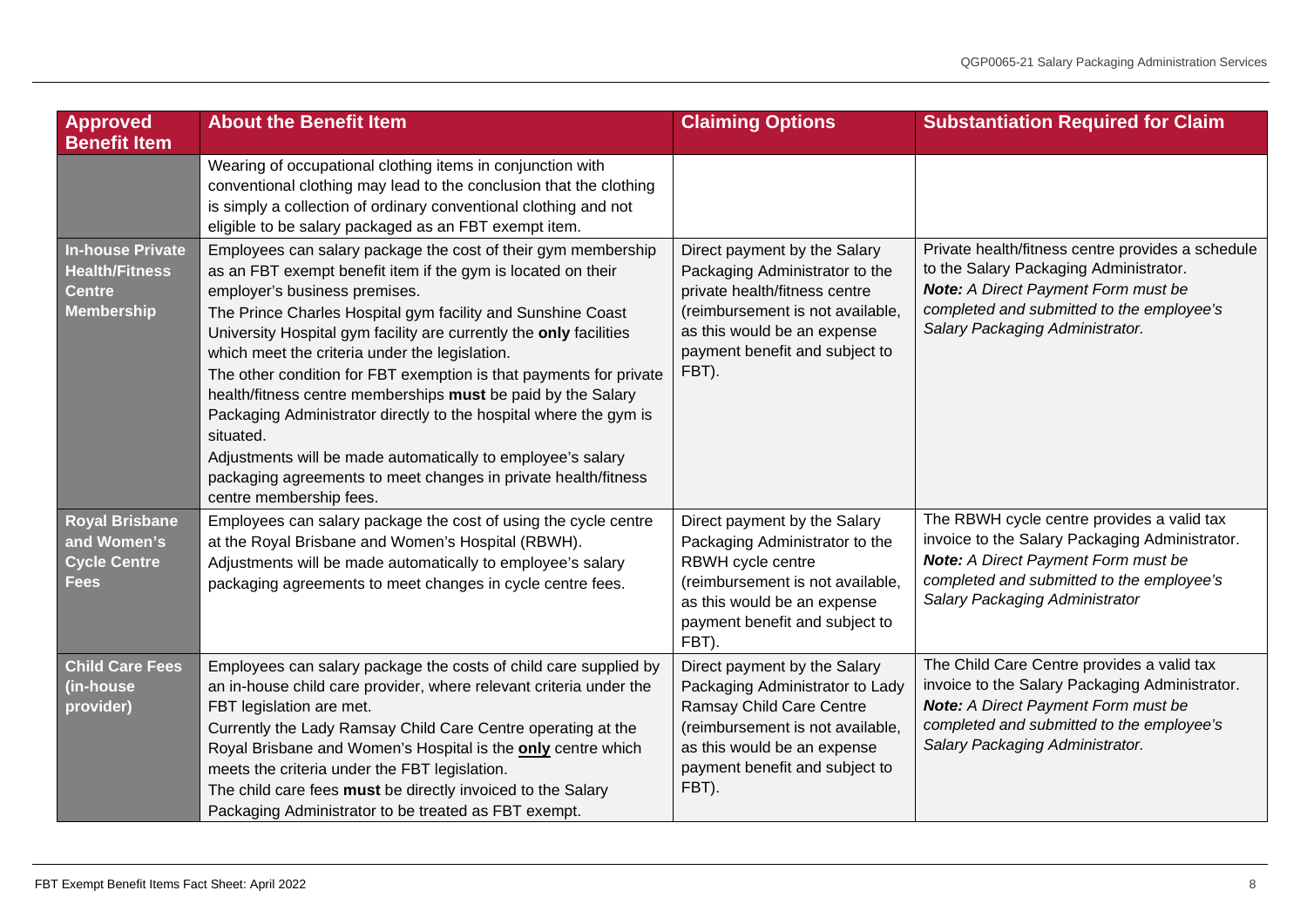<span id="page-8-0"></span>

| Approved<br><b>Benefit Item</b>                                                    | <b>About the Benefit Item</b>                                                                                                                                                                                                                                                                                                                                                                                                                                                                                                                                                                                                                                                                                                                                                                                                                                                                                                                                                                                                                                                                                                                                                                                                          | <b>Claiming Options</b>                                                                                                                                                                                                                                                                  | <b>Substantiation Required for Claim</b>                                                                                                                                                                                                                                                                                                                                                                |
|------------------------------------------------------------------------------------|----------------------------------------------------------------------------------------------------------------------------------------------------------------------------------------------------------------------------------------------------------------------------------------------------------------------------------------------------------------------------------------------------------------------------------------------------------------------------------------------------------------------------------------------------------------------------------------------------------------------------------------------------------------------------------------------------------------------------------------------------------------------------------------------------------------------------------------------------------------------------------------------------------------------------------------------------------------------------------------------------------------------------------------------------------------------------------------------------------------------------------------------------------------------------------------------------------------------------------------|------------------------------------------------------------------------------------------------------------------------------------------------------------------------------------------------------------------------------------------------------------------------------------------|---------------------------------------------------------------------------------------------------------------------------------------------------------------------------------------------------------------------------------------------------------------------------------------------------------------------------------------------------------------------------------------------------------|
|                                                                                    | If the child care fees are invoiced or reimbursed to the employee,<br>they cannot be packaged as FBT exempt in-house child care.<br>In such cases, they would be treated as fully FBT reportable and<br>may be packaged within the FBT exemption cap limit under child<br>care fees (non-employer owned) (e.g. hospital employees).<br>Adjustments will be made automatically to employee's salary<br>packaging agreements to meet changes in child care fees.                                                                                                                                                                                                                                                                                                                                                                                                                                                                                                                                                                                                                                                                                                                                                                         | Note: Payments will not be<br>eligible for the Australian<br>Government Child Care Benefit<br>(CCB) and Child Care Tax<br>Rebate (CCTR).                                                                                                                                                 |                                                                                                                                                                                                                                                                                                                                                                                                         |
| <b>Car Parking</b><br><b>Fees</b><br>$QCD$ ).<br>park in their absence.<br>Group 1 | Employees can salary package this benefit item provided their<br>duties are exclusively performed in and for a designated<br>Queensland Health public hospital business area (refer to the<br>Salary Packaging Information Booklet for Queensland Health<br>Employees for a list of eligible business areas, available from<br>This means that employees can access FBT exempt hospital car<br>parking only if they are currently eligible for the FBT exemption<br>cap, otherwise this benefit will become fully taxable for FBT. Also,<br>only eligible employees themselves must use the car park, i.e.<br>they must not allow or facilitate any other person to access the car<br>The car parks listed below (except for one as noted) are facilities<br>which meet the criteria for car parking to be treated as FBT<br>exempt only for these employees.<br>For these employees, payments to car parking service provider<br>will be treated as not applicable for FBT and will not be<br>considered as part of the FBT exemption cap.<br>Point Parking (at Princess Alexandra Hospital, Royal Brisbane<br>and Women's Hospital, The Prince Charles Hospital (TPCH),<br>Surgical, Treatment and Rehabilitation Service (STARS) at | Note 3: For all following three<br>groups, direct payment by the<br>Salary Packaging Administrator<br>to the listed participating car<br>parks or to the administering<br>HHS (reimbursement is not<br>available, as this would be an<br>expense payment benefit and<br>subject to FBT). | Note 4: For all following three groups, a Direct<br>Payment Form must be completed and<br>submitted to the employee's Salary Packaging<br>Administrator.<br>Note 5: Adjustments will be made automatically<br>to employee's salary packaging agreements to<br>meet changes in car parking fees.<br>Listed participating car park provides a valid tax<br>invoice to the Salary Packaging Administrator. |